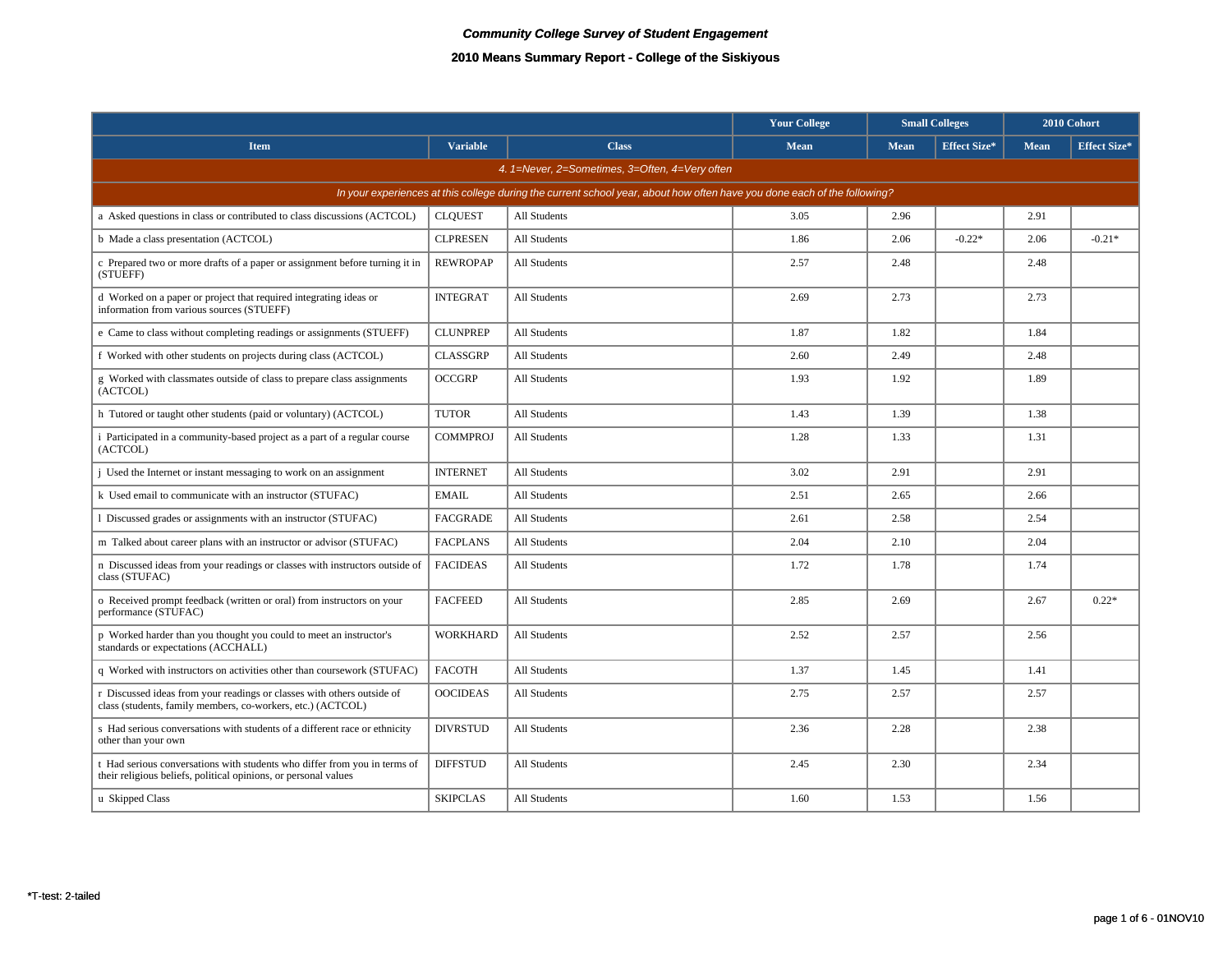|                                                                                                                                                                                   |                 |                                                      | <b>Your College</b> | <b>Small Colleges</b> |                     |      | 2010 Cohort         |  |  |  |
|-----------------------------------------------------------------------------------------------------------------------------------------------------------------------------------|-----------------|------------------------------------------------------|---------------------|-----------------------|---------------------|------|---------------------|--|--|--|
| <b>Item</b>                                                                                                                                                                       | <b>Variable</b> | <b>Class</b>                                         | <b>Mean</b>         | <b>Mean</b>           | <b>Effect Size*</b> | Mean | <b>Effect Size*</b> |  |  |  |
|                                                                                                                                                                                   |                 | 5. 1=Very little, 2=Some, 3=Quite a bit, 4=Very much |                     |                       |                     |      |                     |  |  |  |
| During the current school year, how much has your coursework at this college emphasized the following mental activities?                                                          |                 |                                                      |                     |                       |                     |      |                     |  |  |  |
| a Memorizing facts, ideas, or methods from your courses and readings so<br>you can repeat them in pretty much the same form                                                       | <b>MEMORIZE</b> | All Students                                         | 2.83                | 2.82                  |                     | 2.83 |                     |  |  |  |
| b Analyzing the basic elements of an idea, experience, or theory<br>(ACCHALL)                                                                                                     | <b>ANALYZE</b>  | All Students                                         | 2.82                | 2.84                  |                     | 2.86 |                     |  |  |  |
| c Synthesizing and organizing ideas, information, or experiences in new<br>ways (ACCHALL)                                                                                         | <b>SYNTHESZ</b> | All Students                                         | 2.69                | 2.72                  |                     | 2.73 |                     |  |  |  |
| d Making judgments about the value or soundness of information,<br>arguments, or methods (ACCHALL)                                                                                | <b>EVALUATE</b> | All Students                                         | 2.55                | 2.56                  |                     | 2.57 |                     |  |  |  |
| e Applying theories or concepts to practical problems or in new situations<br>(ACCHALL)                                                                                           | <b>APPLYING</b> | <b>All Students</b>                                  | 2.65                | 2.67                  |                     | 2.67 |                     |  |  |  |
| f Using information you have read or heard to perform a new skill.<br>(ACCHALL)                                                                                                   | <b>PERFORM</b>  | All Students                                         | 2.71                | 2.79                  |                     | 2.78 |                     |  |  |  |
| 6. 1=None, 2=Between 1 and 4, 3=Between 5 and 10, 4=Between 11 and 20, 5=More than 20                                                                                             |                 |                                                      |                     |                       |                     |      |                     |  |  |  |
| During the current school year, about how much reading and writing have you done at this college?                                                                                 |                 |                                                      |                     |                       |                     |      |                     |  |  |  |
| a Number of assigned textbooks, manuals, books, or book-length packs of<br>course readings (ACCHALL)                                                                              | <b>READASGN</b> | All Students                                         | 2.85                | 2.91                  |                     | 2.87 |                     |  |  |  |
| b Number of books read on your own (not assigned) for personal<br>enjoyment or academic enrichment (STUEFF)                                                                       | <b>READOWN</b>  | All Students                                         | 2.24                | 2.08                  |                     | 2.10 |                     |  |  |  |
| c Number of written papers or reports of any length (ACCHALL)                                                                                                                     | WRITEANY        | All Students                                         | 3.01                | 2.87                  |                     | 2.85 |                     |  |  |  |
|                                                                                                                                                                                   |                 | 7. 1=Extremely easy  7=Extremely challenging         |                     |                       |                     |      |                     |  |  |  |
|                                                                                                                                                                                   |                 |                                                      |                     |                       |                     |      |                     |  |  |  |
| 7 Mark the box that best represents the extent to which your examinations<br>during the current school year have challenged you to do your best work at<br>this college (ACCHALL) | <b>EXAMS</b>    | <b>All Students</b>                                  | 4.91                | 5.04                  |                     | 4.99 |                     |  |  |  |
|                                                                                                                                                                                   |                 | 9. 1=Very little, 2=Some, 3=Quite a bit, 4=Very much |                     |                       |                     |      |                     |  |  |  |
| How much does this college emphasize each of the following?                                                                                                                       |                 |                                                      |                     |                       |                     |      |                     |  |  |  |
| a Encouraging you to spend significant amounts of time studying<br>(ACCHALL)                                                                                                      | <b>ENVSCHOL</b> | All Students                                         | 2.98                | 2.99                  |                     | 2.98 |                     |  |  |  |
| b Providing the support you need to help you succeed at this college<br>(SUPPORT)                                                                                                 | <b>ENVSUPRT</b> | All Students                                         | 2.99                | 3.01                  |                     | 2.98 |                     |  |  |  |
| c Encouraging contact among students from different economic, social,<br>and racial or ethnic backgrounds (SUPPORT)                                                               | <b>ENVDIVRS</b> | All Students                                         | 2.38                | 2.47                  |                     | 2.50 |                     |  |  |  |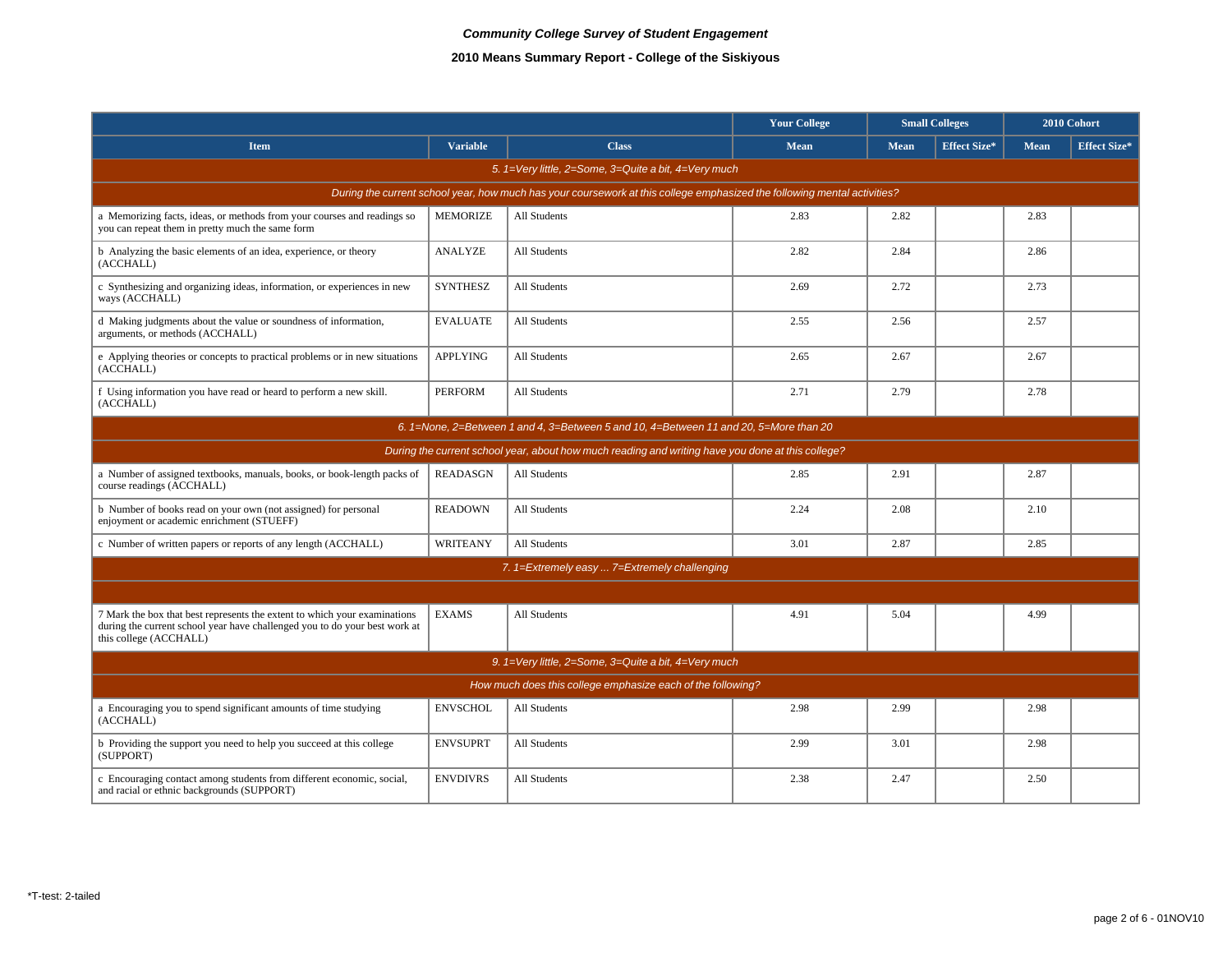|                                                                                                                                                         | <b>Your College</b><br><b>Small Colleges</b> |                                                                                                     |             | 2010 Cohort |                     |             |                     |  |  |  |
|---------------------------------------------------------------------------------------------------------------------------------------------------------|----------------------------------------------|-----------------------------------------------------------------------------------------------------|-------------|-------------|---------------------|-------------|---------------------|--|--|--|
| <b>Item</b>                                                                                                                                             | <b>Variable</b>                              | <b>Class</b>                                                                                        | <b>Mean</b> | Mean        | <b>Effect Size*</b> | <b>Mean</b> | <b>Effect Size*</b> |  |  |  |
| 9. 1=Very little, 2=Some, 3=Quite a bit, 4=Very much                                                                                                    |                                              |                                                                                                     |             |             |                     |             |                     |  |  |  |
| How much does this college emphasize each of the following?                                                                                             |                                              |                                                                                                     |             |             |                     |             |                     |  |  |  |
| d Helping you cope with your non-academic responsibilities (work,<br>family, etc.) (SUPPORT)                                                            | <b>ENVNACAD</b>                              | All Students                                                                                        | 1.83        | 1.98        |                     | 1.95        |                     |  |  |  |
| e Providing the support you need to thrive socially (SUPPORT)                                                                                           | <b>ENVSOCAL</b>                              | All Students                                                                                        | 1.98        | 2.18        | $-0.21*$            | 2.15        |                     |  |  |  |
| f Providing the financial support you need to afford your education<br>(SUPPORT)                                                                        | <b>FINSUPP</b>                               | <b>All Students</b>                                                                                 | 2.27        | 2.54        | $-0.26*$            | 2.46        |                     |  |  |  |
| g Using computers in academic work                                                                                                                      | <b>ENVCOMP</b>                               | All Students                                                                                        | 3.17        | 3.17        |                     | 3.14        |                     |  |  |  |
|                                                                                                                                                         |                                              | 10. 0=None, 1=1-5 hours, 2=6-10 hours, 3=11-20 hours, 4=21-30 hours, 5=More than 30 hours           |             |             |                     |             |                     |  |  |  |
| About how many hours do you spend in a typical 7-day week doing each of the following?                                                                  |                                              |                                                                                                     |             |             |                     |             |                     |  |  |  |
| a Preparing for class (studying, reading, writing, rehearsing, doing<br>homework, or other activites related to your program) (STUEFF)                  | ACADPR01                                     | All Students                                                                                        | 1.98        | 1.98        |                     | 1.95        |                     |  |  |  |
| b Working for pay                                                                                                                                       | <b>PAYWORK</b>                               | All Students                                                                                        | 2.40        | 2.83        | $-0.22*$            | 2.94        | $-0.27*$            |  |  |  |
| c Participating in college-sponsored activities (organizations, campus<br>publications, student government, intercollegiate or intramural sports, etc.) | COCURR01                                     | <b>All Students</b>                                                                                 | 0.49        | 0.32        | $0.22*$             | 0.28        | $0.29*$             |  |  |  |
| d Providing care for dependents living with you (parents, children, spouse,<br>etc.)                                                                    | CAREDE01                                     | All Students                                                                                        | 1.69        | 1.95        |                     | 1.80        |                     |  |  |  |
| e Commuting to and from classes                                                                                                                         | <b>COMMUTE</b>                               | All Students                                                                                        | 1.20        | 1.33        |                     | 1.32        |                     |  |  |  |
|                                                                                                                                                         |                                              | 11. 1=Unfriendly, unsupportive, sense of alienation  7=Friendly, supportive, sense of belonging     |             |             |                     |             |                     |  |  |  |
|                                                                                                                                                         |                                              | Mark the number that best represents the quality of your relationships with people at this college. |             |             |                     |             |                     |  |  |  |
| a Other students                                                                                                                                        | <b>ENVSTU</b>                                | All Students                                                                                        | 5.32        | 5.60        | $-0.22*$            | 5.50        |                     |  |  |  |
| <b>b</b> Instructors                                                                                                                                    | <b>ENVFAC</b>                                | All Students                                                                                        | 5.65        | 5.73        |                     | 5.67        |                     |  |  |  |
| c Administrative personnel and offices                                                                                                                  | <b>ENVADM</b>                                | <b>All Students</b>                                                                                 | 5.22        | 5.16        |                     | 4.99        |                     |  |  |  |
|                                                                                                                                                         |                                              | 12. 1=Very little, 2=Some, 3=Quite a bit, 4=Very much                                               |             |             |                     |             |                     |  |  |  |
| How much has your experience at this college contributed to your knowledge, skills, and personal development in the following areas?                    |                                              |                                                                                                     |             |             |                     |             |                     |  |  |  |
| a Acquiring a broad general education                                                                                                                   | <b>GNGENLED</b>                              | All Students                                                                                        | 2.96        | 2.97        |                     | 2.96        |                     |  |  |  |
| b Acquiring job or work-related knowledge and skills                                                                                                    | <b>GNWORK</b>                                | All Students                                                                                        | 2.26        | 2.68        | $-0.42*$            | 2.58        | $-0.32*$            |  |  |  |
| c Writing clearly and effectively                                                                                                                       | <b>GNWRITE</b>                               | <b>All Students</b>                                                                                 | 2.74        | 2.73        |                     | 2.72        |                     |  |  |  |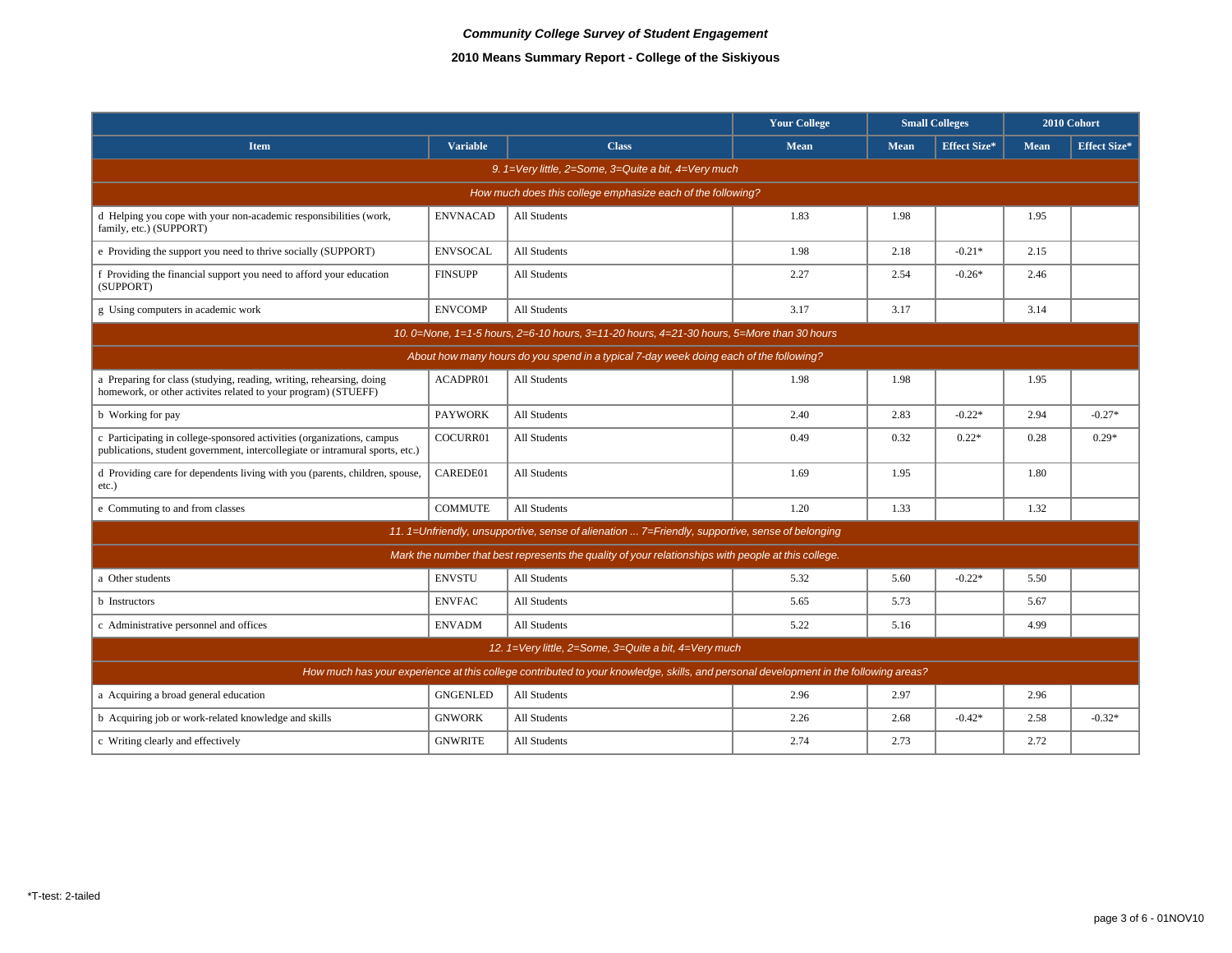|                                                                                                                                      |                 |                                            | <b>Your College</b> | <b>Small Colleges</b> |                     |             | 2010 Cohort         |  |  |  |
|--------------------------------------------------------------------------------------------------------------------------------------|-----------------|--------------------------------------------|---------------------|-----------------------|---------------------|-------------|---------------------|--|--|--|
| <b>Item</b>                                                                                                                          | <b>Variable</b> | <b>Class</b>                               | Mean                | Mean                  | <b>Effect Size*</b> | <b>Mean</b> | <b>Effect Size*</b> |  |  |  |
| 12. 1=Very little, 2=Some, 3=Quite a bit, 4=Very much                                                                                |                 |                                            |                     |                       |                     |             |                     |  |  |  |
| How much has your experience at this college contributed to your knowledge, skills, and personal development in the following areas? |                 |                                            |                     |                       |                     |             |                     |  |  |  |
| d Speaking clearly and effectively                                                                                                   | <b>GNSPEAK</b>  | All Students                               | 2.46                | 2.64                  |                     | 2.63        |                     |  |  |  |
| e Thinking critically and analytically                                                                                               | <b>GNANALY</b>  | All Students                               | 2.78                | 2.92                  |                     | 2.90        |                     |  |  |  |
| f Solving numerical problems                                                                                                         | <b>GNSOLVE</b>  | All Students                               | 2.56                | 2.64                  |                     | 2.61        |                     |  |  |  |
| g Using computing and information technology                                                                                         | <b>GNCMPTS</b>  | All Students                               | 2.57                | 2.81                  | $-0.24*$            | 2.75        |                     |  |  |  |
| h Working effectively with others                                                                                                    | <b>GNOTHERS</b> | All Students                               | 2.62                | 2.79                  |                     | 2.75        |                     |  |  |  |
| i Learning effectively on your own                                                                                                   | <b>GNINQ</b>    | All Students                               | 2.80                | 2.94                  |                     | 2.92        |                     |  |  |  |
| <i>i</i> Understanding yourself                                                                                                      | <b>GNSELF</b>   | All Students                               | 2.49                | 2.63                  |                     | 2.62        |                     |  |  |  |
| k Understanding people of other racial and ethnic backgrounds                                                                        | <b>GNDIVERS</b> | <b>All Students</b>                        | 2.27                | 2.35                  |                     | 2.39        |                     |  |  |  |
| 1 Developing a personal code of values and ethics                                                                                    | <b>GNETHICS</b> | All Students                               | 2.20                | 2.41                  | $-0.21*$            | 2.38        |                     |  |  |  |
| m Contributing to the welfare of your community                                                                                      | <b>GNCOMMUN</b> | All Students                               | 1.88                | 2.07                  |                     | 2.02        |                     |  |  |  |
| n Developing clearer career goals                                                                                                    | CARGOAL         | All Students                               | 2.52                | 2.72                  | $-0.20*$            | 2.68        |                     |  |  |  |
| o Gaining information about career opportunities                                                                                     | <b>GAINCAR</b>  | All Students                               | 2.38                | 2.61                  | $-0.22*$            | 2.56        |                     |  |  |  |
|                                                                                                                                      |                 | 13. 1 1=Rarely/never, 2=Sometimes, 3=Often |                     |                       |                     |             |                     |  |  |  |
|                                                                                                                                      |                 | How often you use the following services?  |                     |                       |                     |             |                     |  |  |  |
| a Frequency: Academic advising/planning                                                                                              | <b>USEACAD</b>  | All Students                               | 1.79                | 1.81                  |                     | 1.77        |                     |  |  |  |
| b Frequency: Career counseling                                                                                                       | <b>USECACOU</b> | All Students                               | 1.46                | 1.43                  |                     | 1.43        |                     |  |  |  |
| c Frequency: Job placement assistance                                                                                                | <b>USEJOBPL</b> | <b>All Students</b>                        | 1.13                | 1.27                  | $-0.25*$            | 1.24        |                     |  |  |  |
| d Frequency: Peer or other tutoring                                                                                                  | <b>USETUTOR</b> | All Students                               | 1.42                | 1.46                  |                     | 1.46        |                     |  |  |  |
| e Frequency: Skill labs (writing, math, etc.)                                                                                        | <b>USELAB</b>   | All Students                               | 1.91                | 1.74                  | $0.23*$             | 1.71        | $0.26*$             |  |  |  |
| f Frequency: Child care                                                                                                              | <b>USECHLD</b>  | All Students                               | 1.11                | 1.21                  |                     | 1.18        |                     |  |  |  |
| g Frequency: Financial aid advising                                                                                                  | <b>USEFAADV</b> | All Students                               | 1.82                | 1.88                  |                     | 1.83        |                     |  |  |  |
| h Frequency: Computer lab                                                                                                            | <b>USECOMLB</b> | All Students                               | 2.05                | 2.14                  |                     | 2.10        |                     |  |  |  |
| <i>i</i> Frequency: Student organizations                                                                                            | <b>USESTORG</b> | All Students                               | 1.22                | 1.38                  | $-0.26*$            | 1.35        |                     |  |  |  |
| <i>i</i> Frequency: Transfer credit assistance                                                                                       | <b>USETRCRD</b> | All Students                               | 1.64                | 1.56                  |                     | 1.54        |                     |  |  |  |
| k Frequency: Services for people with disabilities                                                                                   | <b>USEDISAB</b> | All Students                               | 1.40                | 1.31                  |                     | 1.29        |                     |  |  |  |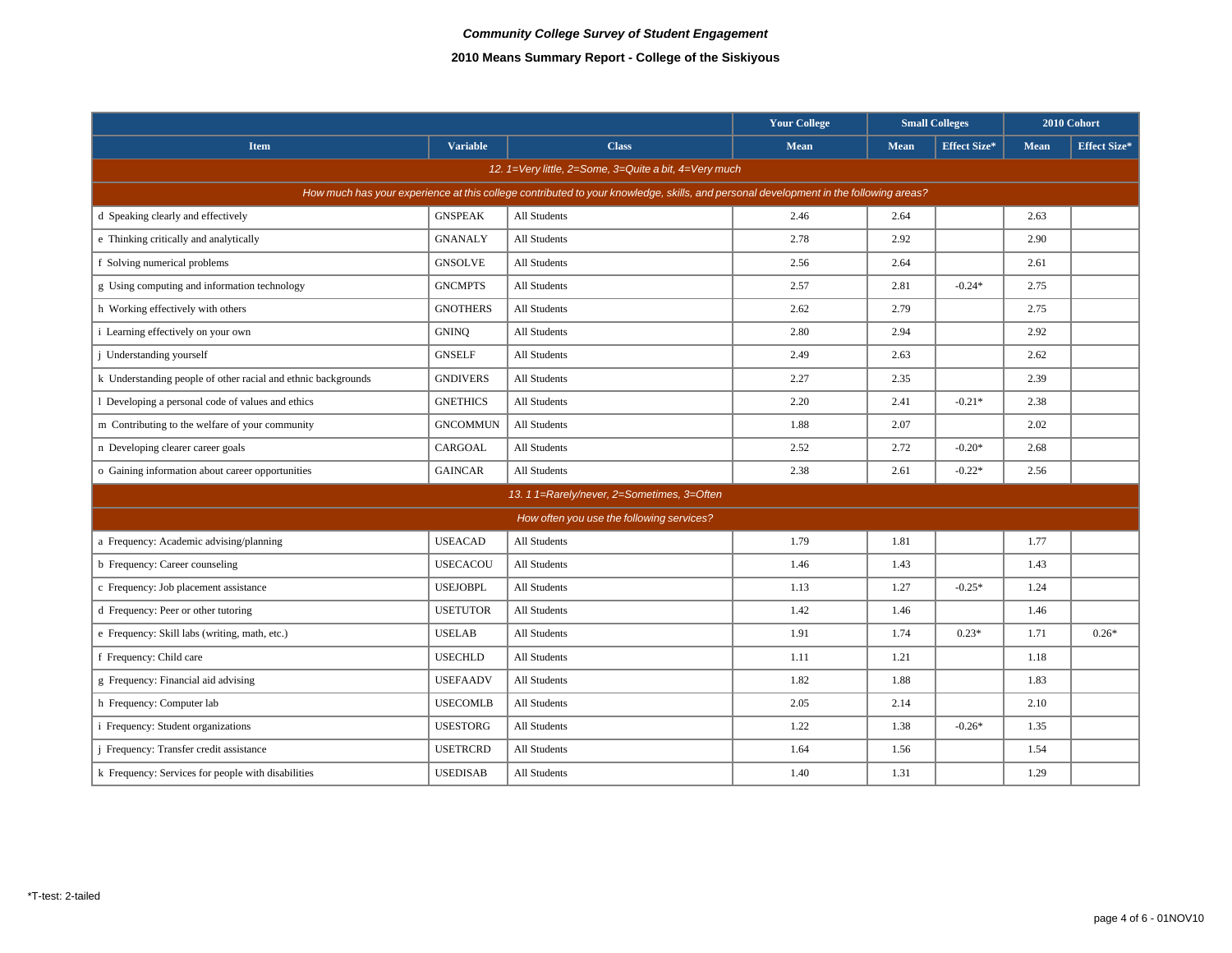|                                                       |                 |                                          | <b>Your College</b> | <b>Small Colleges</b> |                     | 2010 Cohort |                     |  |  |
|-------------------------------------------------------|-----------------|------------------------------------------|---------------------|-----------------------|---------------------|-------------|---------------------|--|--|
| <b>Item</b>                                           | <b>Variable</b> | <b>Class</b>                             | <b>Mean</b>         | Mean                  | <b>Effect Size*</b> | <b>Mean</b> | <b>Effect Size*</b> |  |  |
| 13. 2 1=Not at all, 2=Somewhat, 3=Very                |                 |                                          |                     |                       |                     |             |                     |  |  |
|                                                       |                 | How satisfied you are with the services? |                     |                       |                     |             |                     |  |  |
| a Satisfaction: Academic advising/planning            | <b>SATACAD</b>  | All Students                             | 2.38                | 2.28                  |                     | 2.23        | $0.24*$             |  |  |
| <b>b</b> Satisfaction: Career Counseling              | <b>SATCACOU</b> | All Students                             | 2.10                | 2.07                  |                     | 2.05        |                     |  |  |
| c Satisfaction: Job placement assistance              | <b>SATJOBPL</b> | All Students                             | 1.57                | 1.86                  | $-0.42*$            | 1.82        | $-0.37*$            |  |  |
| d Satisfaction: Peer or other tutoring                | <b>SATTUTOR</b> | All Students                             | 2.21                | 2.17                  |                     | 2.16        |                     |  |  |
| e Satisfaction: Skill labs (writing, math, etc.)      | <b>SATLAB</b>   | All Students                             | 2.43                | 2.27                  | $0.25*$             | 2.26        | $0.26*$             |  |  |
| f Satisfaction: Child care                            | <b>SATCHLD</b>  | All Students                             | 1.56                | 1.80                  |                     | 1.78        |                     |  |  |
| g Satisfaction: Financial aid advising                | <b>SATFAADV</b> | All Students                             | 2.15                | 2.27                  |                     | 2.21        |                     |  |  |
| h Satisfaction: Computer lab                          | <b>SATCOMLB</b> | All Students                             | 2.49                | 2.51                  |                     | 2.49        |                     |  |  |
| i Satisfaction: Student organizations                 | <b>SATSTORG</b> | All Students                             | 1.78                | 2.02                  | $-0.36*$            | 1.98        | $-0.30*$            |  |  |
| Satisfaction: Transfer credit assistance              | <b>SATTRCRD</b> | All Students                             | 2.03                | 2.10                  |                     | 2.08        |                     |  |  |
| k Satisfaction: Services for people with disabilities | <b>SATDISAB</b> | All Students                             | 2.12                | 2.05                  |                     | 2.02        |                     |  |  |
|                                                       |                 | 13. 3 1=Not at all, 2=Somewhat, 3=Very   |                     |                       |                     |             |                     |  |  |
|                                                       |                 | How important the services are to you?   |                     |                       |                     |             |                     |  |  |
| a Importance: Academic advising/planning              | <b>IMPACAD</b>  | <b>All Students</b>                      | 2.44                | 2.54                  |                     | 2.53        |                     |  |  |
| b Importance: Career counseling                       | <b>IMPCACOU</b> | All Students                             | 2.29                | 2.28                  |                     | 2.30        |                     |  |  |
| c Importance: Job placement assistance                | <b>IMPJOBPL</b> | All Students                             | 1.83                | 2.08                  | $-0.30*$            | 2.06        | $-0.28*$            |  |  |
| d Importance: Peer or other tutoring                  | <b>IMPTUTOR</b> | All Students                             | 2.15                | 2.11                  |                     | 2.11        |                     |  |  |
| e Importance: Skill labs (writing, math, etc.)        | <b>IMPLAB</b>   | All Students                             | 2.38                | 2.20                  | $0.23*$             | 2.20        | $0.23*$             |  |  |
| f Importance: Child care                              | <b>IMPCHLD</b>  | All Students                             | 1.62                | 1.76                  |                     | 1.74        |                     |  |  |
| g Importance: Financial aid advising                  | <b>IMPFAADV</b> | All Students                             | 2.34                | 2.47                  |                     | 2.43        |                     |  |  |
| h Importance: Computer lab                            | <b>IMPCOMLB</b> | All Students                             | 2.47                | 2.47                  |                     | 2.45        |                     |  |  |
| i Importance: Student organizations                   | <b>IMPSTORG</b> | All Students                             | 1.63                | 1.86                  | $-0.29*$            | 1.84        | $-0.27*$            |  |  |
| <i>i</i> Importance: Transfer credit assistance       | <b>IMPTRCRD</b> | All Students                             | 2.11                | 2.22                  |                     | 2.24        |                     |  |  |
| k Importance: Services for people with disabilities   | <b>IMPDISAB</b> | All Students                             | 1.93                | 2.05                  |                     | 2.04        |                     |  |  |